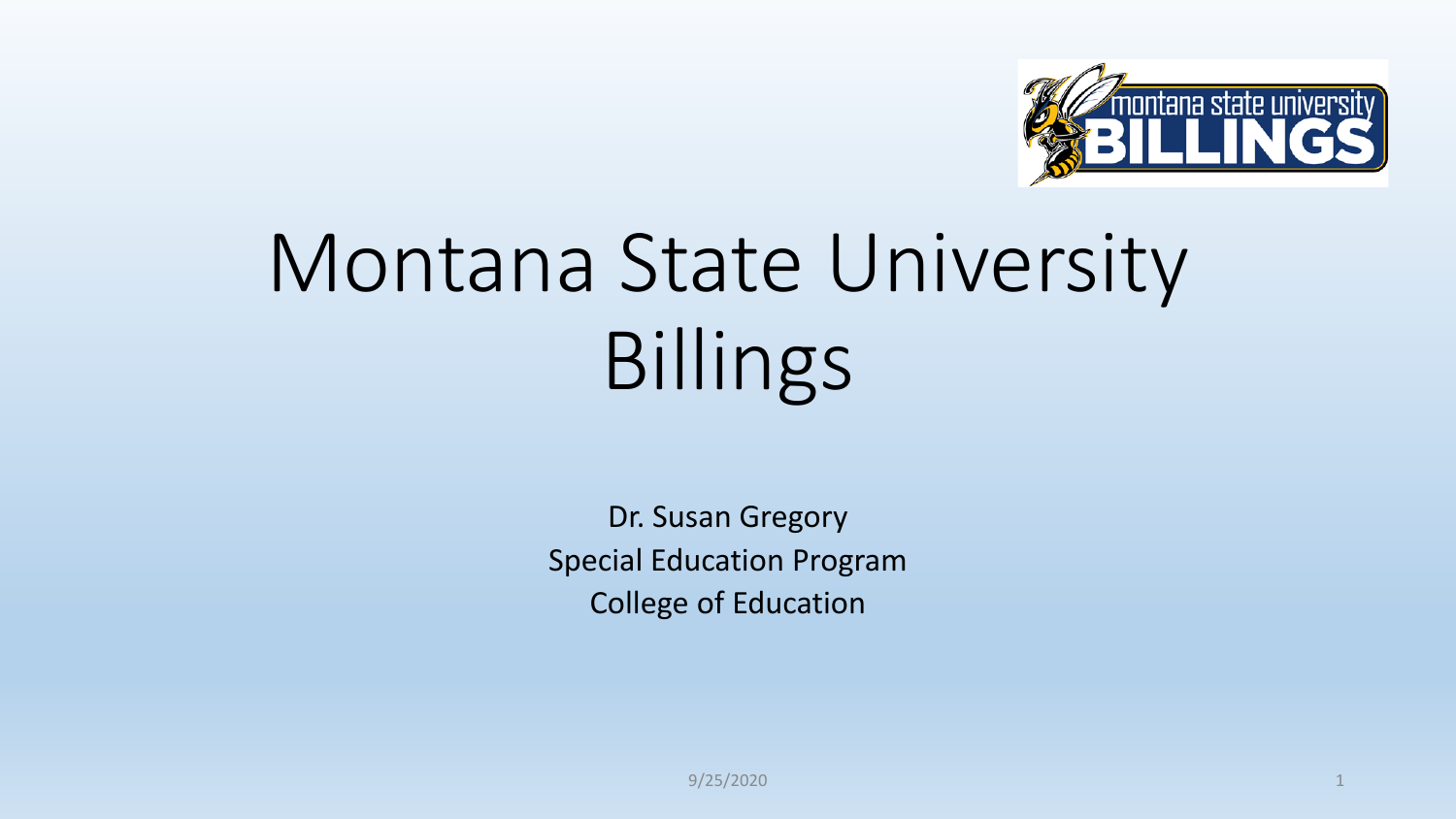### Overview of programs



- Undergraduate program
	- Graduate programs
- OPI endorsement project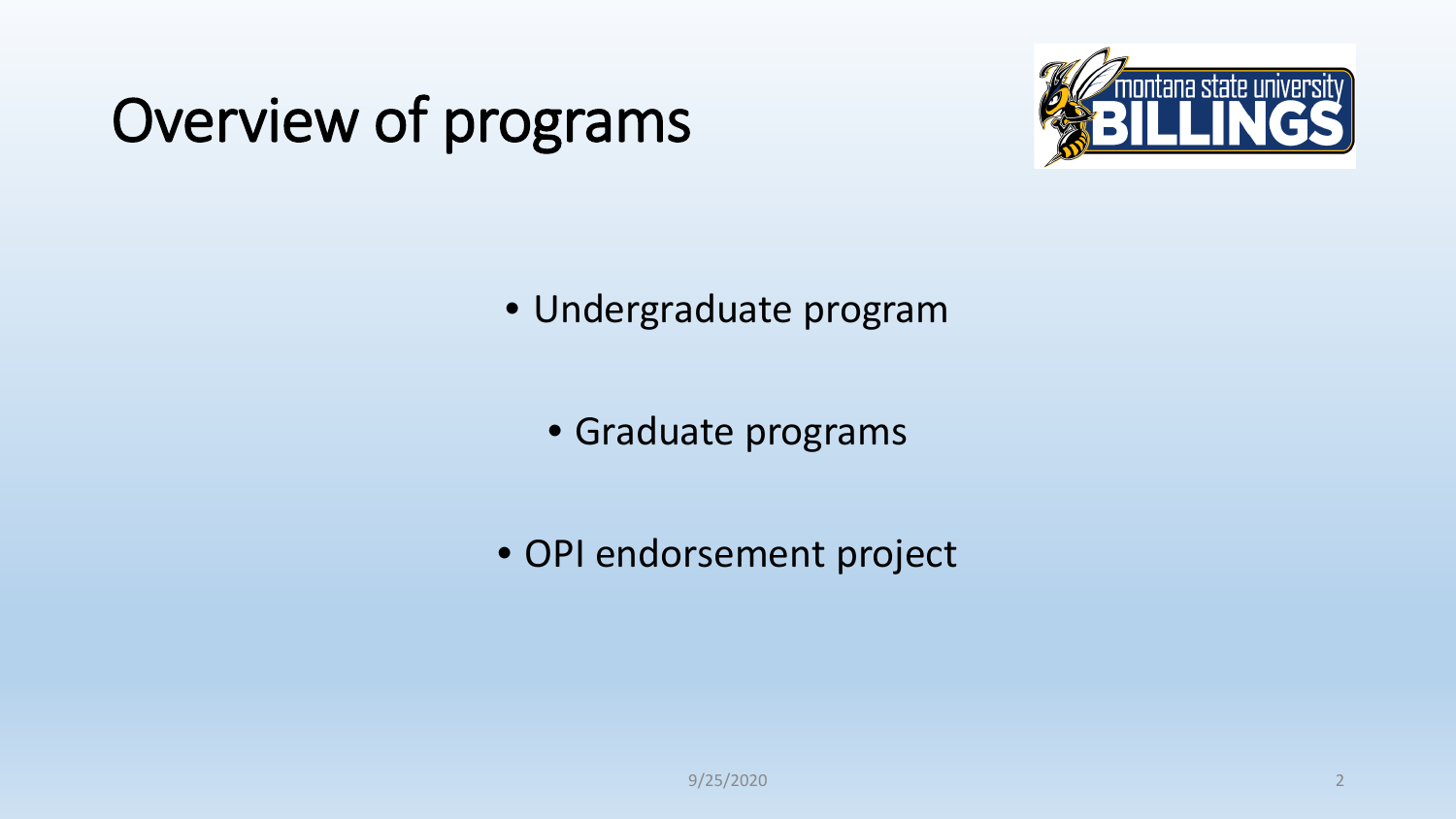#### Undergraduate program



- MSUB is the only public university in the state that offers a double major in elementary/secondary education and special education.
- About a quarter of the elementary majors are also special education majors.
- Students have these field experiences
	- Sophomore: preschool
	- Junior: learning clinic on MSUB campus
	- Junior: classroom with students with special needs
	- Senior: student teaching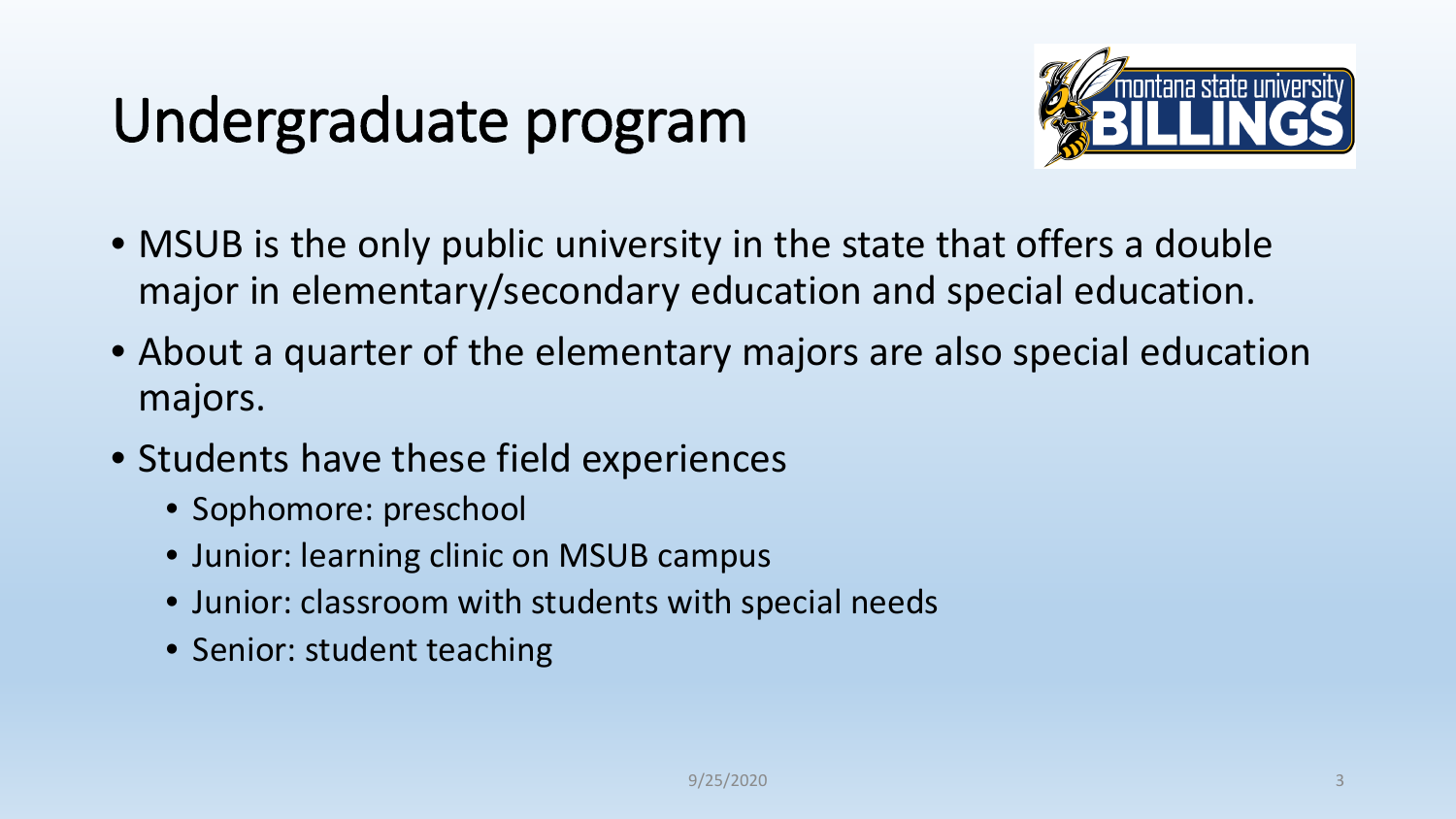#### Undergraduate program



Recruitment efforts:

- Social media-Facebook video of a teacher that graduated from our program
- Brochures
- High school visits
- Student Council for Exceptional Children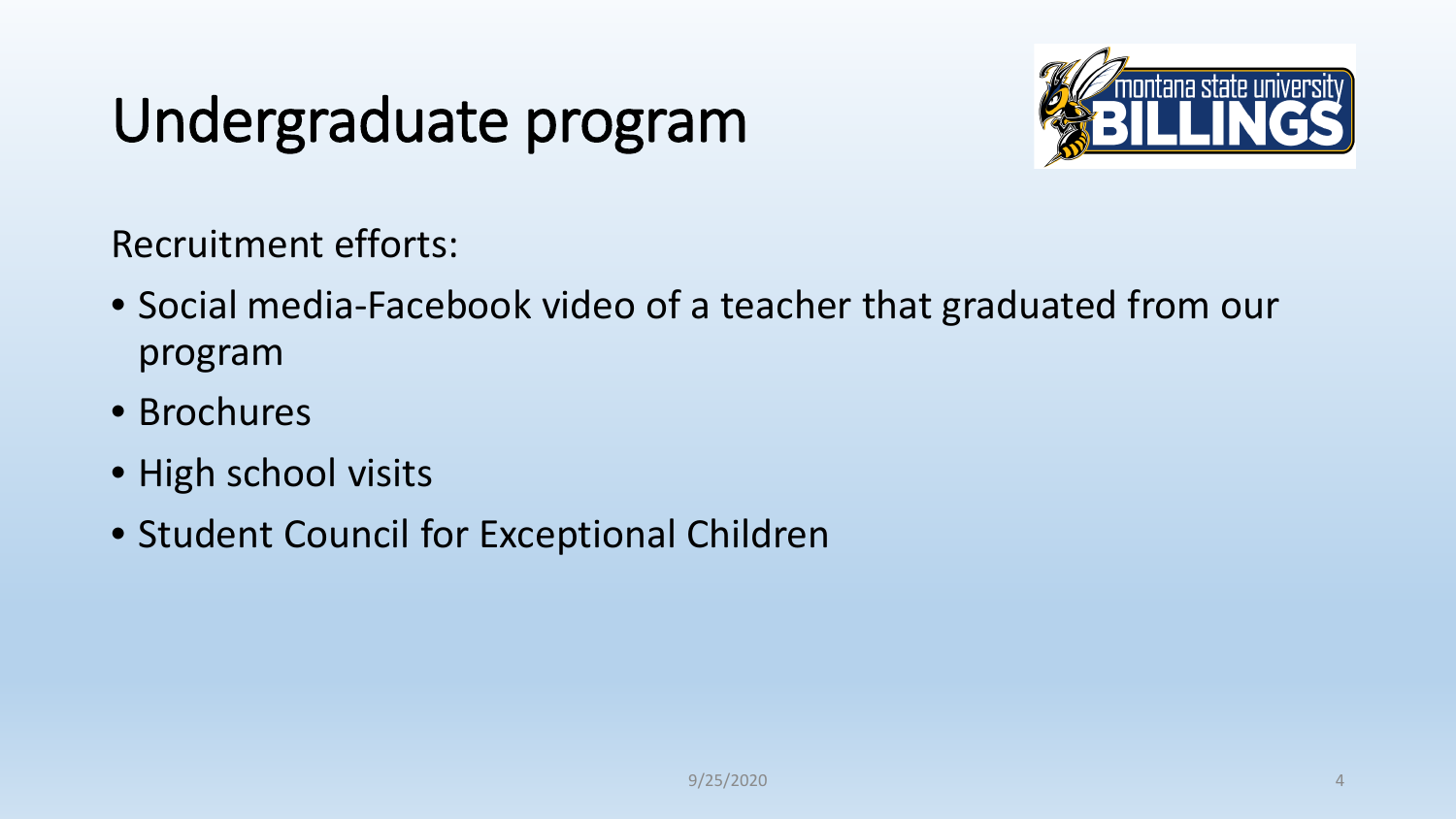### Graduate programs



MSUB is the only public university in the state that offers Masters degrees in special education.

- Endorsement option.
	- Graduate coursework leading to an endorsement.
- Three Masters degrees:
	- Masters degree Generalist option: for teachers that want an endorsement in special education.
	- Masters degree in Advanced Studies option: for teachers that have a special education endorsement.
	- Masters degree in Advanced Studies ABA option: for students that want a degree in Applied Behavior Analysis.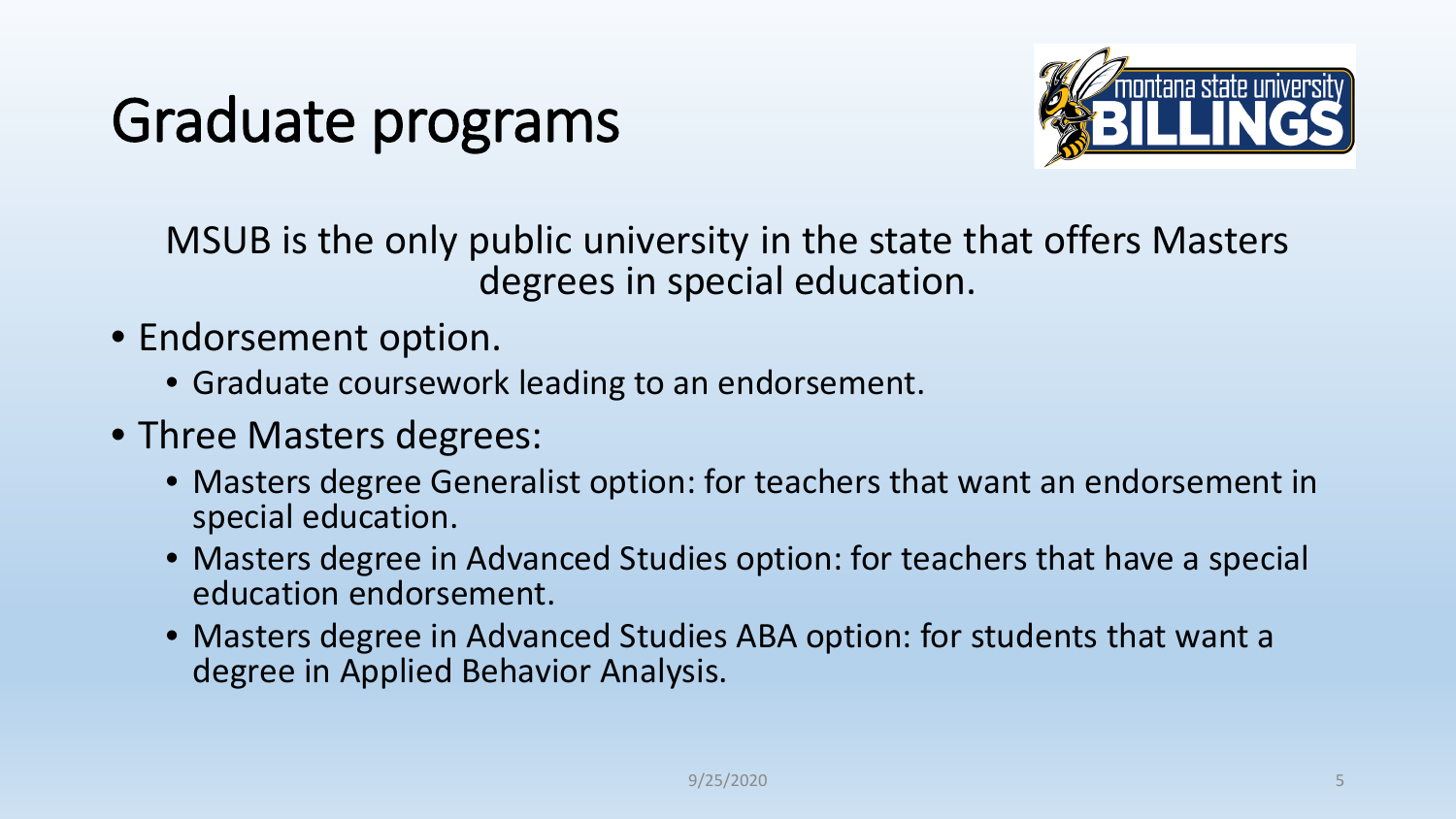# Supervisory endorsement program Supervisory endorsement program



- MSUB is the only university in the state that offers this program
- Admission criteria is
	- Masters degree
	- 3 years experience in special education or 5 years in a related service position
- 8 Students will be completing the program this semester.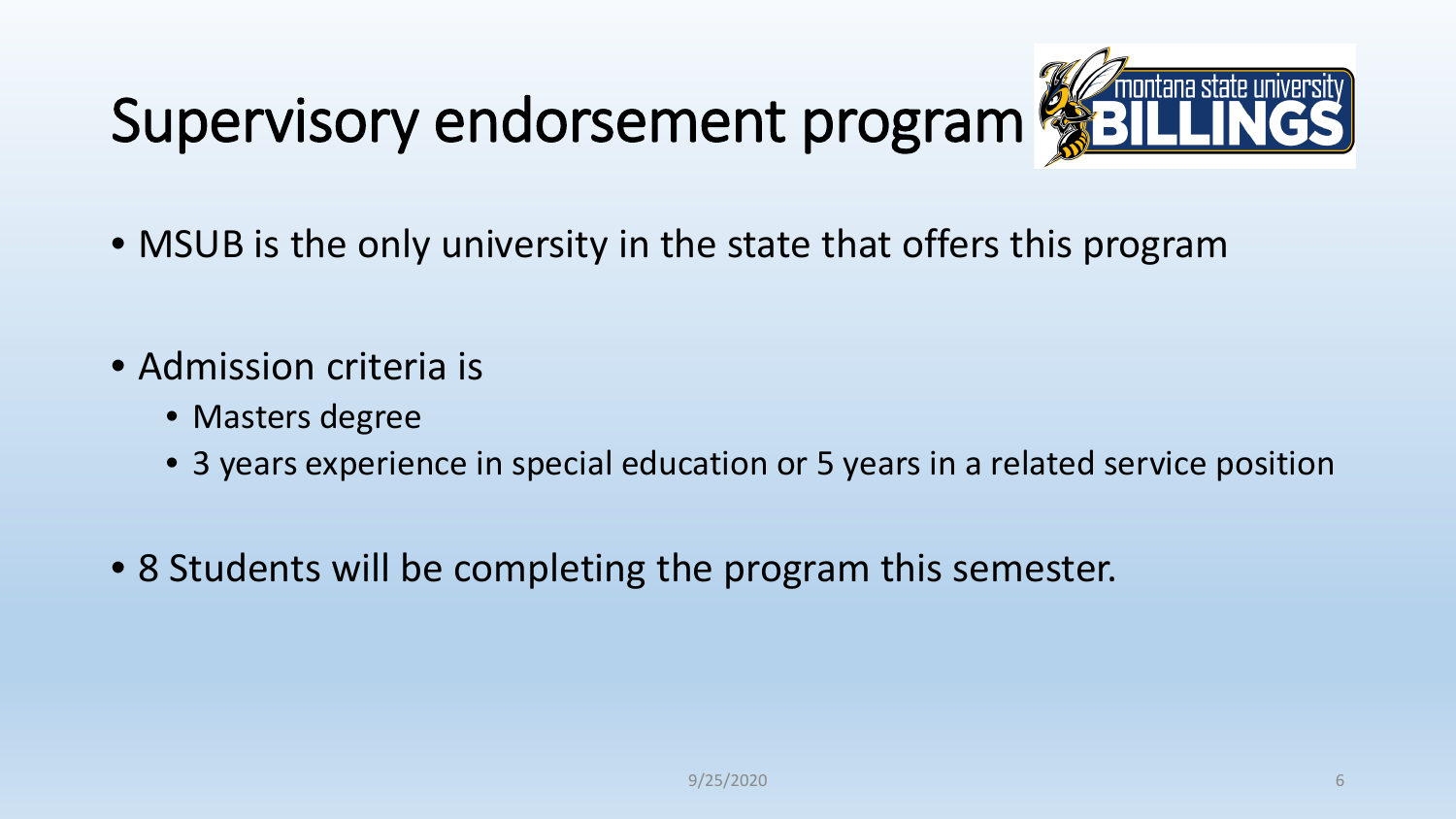

#### Students completing student teaching Spring 2020

- 1 Bozeman undergrads in our special education program
- 7 Teachers in an OPI internship, OPI project or Class 5
- 4 Billings undergrads in our special education program

#### Students currently student teaching Fall 2020

- 6 Bozeman undergrads in our special education program
- 2 Teachers in an OPI internship, OPI project or Class 5
- 3 Billings undergrads in our special education program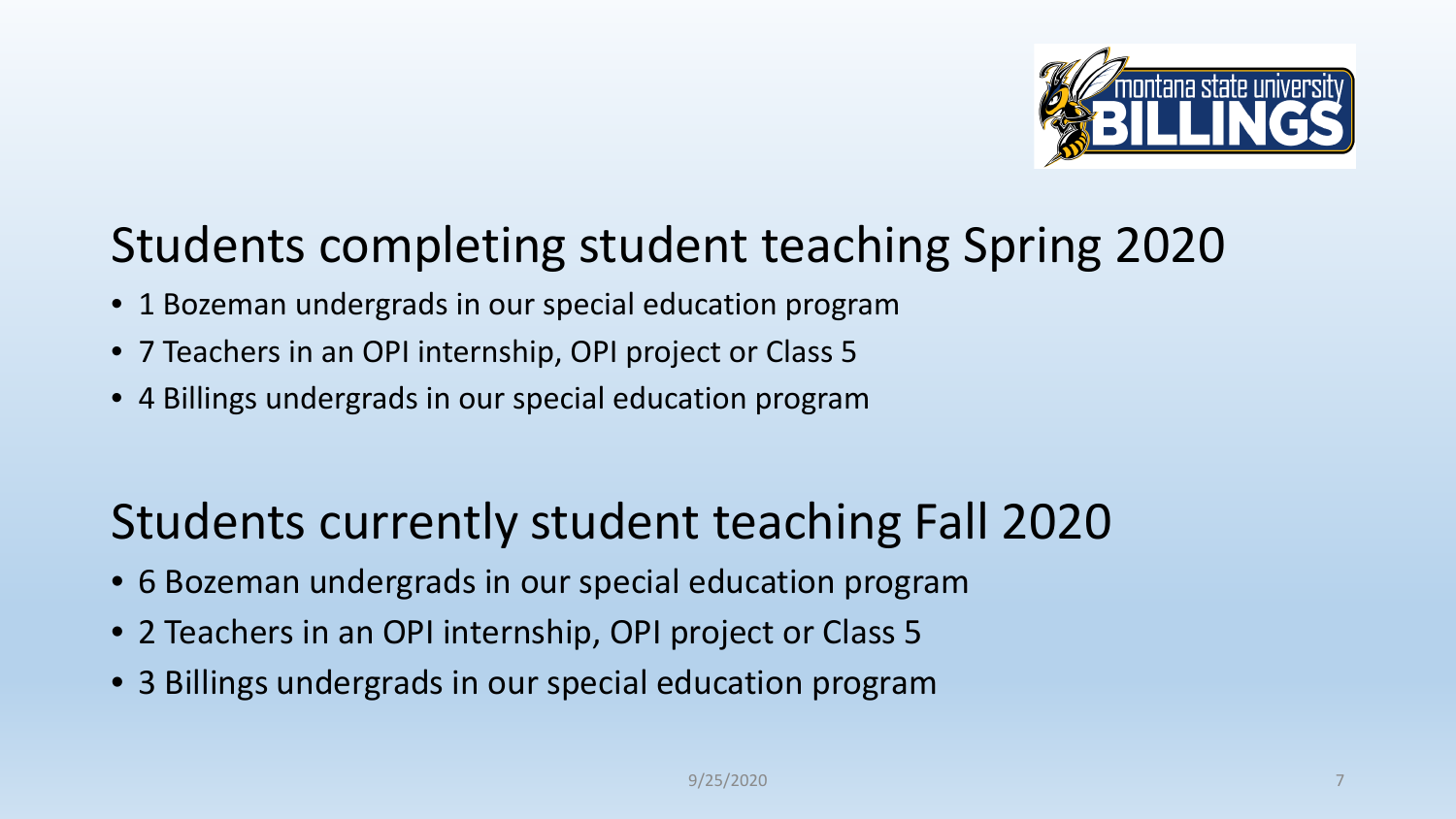### OPI endorsement project



- OPI's response to Montana's critical need for special education teachers.
- Program is administered by MSU Billings with OPI oversight.
- Institutions of Higher Education participating
	- Carroll College
	- Montana State University-Billings
	- University of Montana
	- University of Montana Western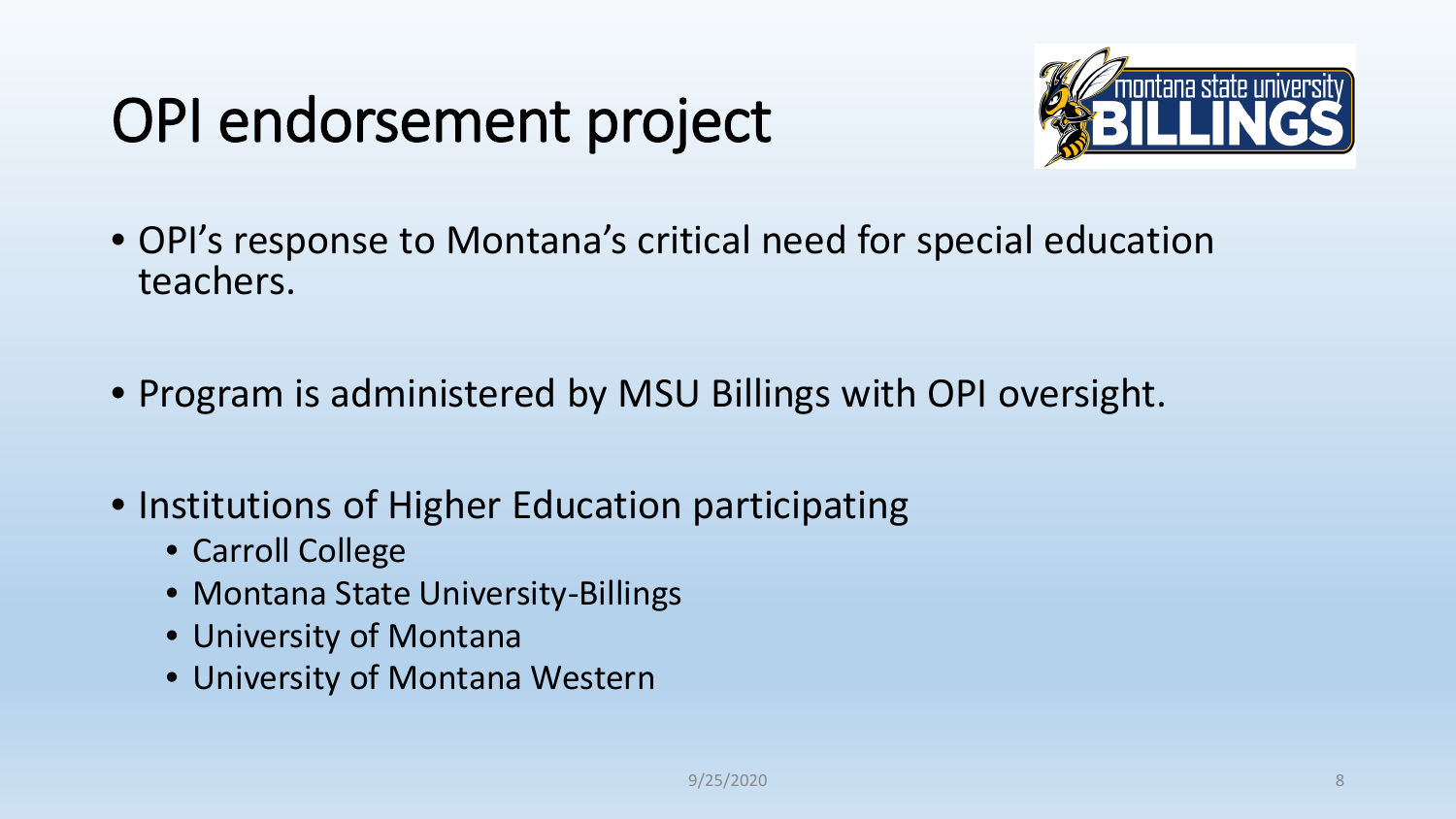### OPI endorsement project



#### **Admission criteria:**

- The teacher must hold a Class 1 or 2 Montana Teaching Certificate and have been offered a contract for the advertised special education teaching position.
- The school district or special education cooperative must have advertised the special education vacancy statewide on the Montana Jobs-for-Teachers website for a minimum of one month and provide documentation to that effect.
- The district must state that no special education endorsed applicants applied for the position.
- Names of teachers admitted to the project are sent to OPI licensure each fall.
- Sign a contract with OPI to teach in special education for 2 years beyond the 3 year timeline.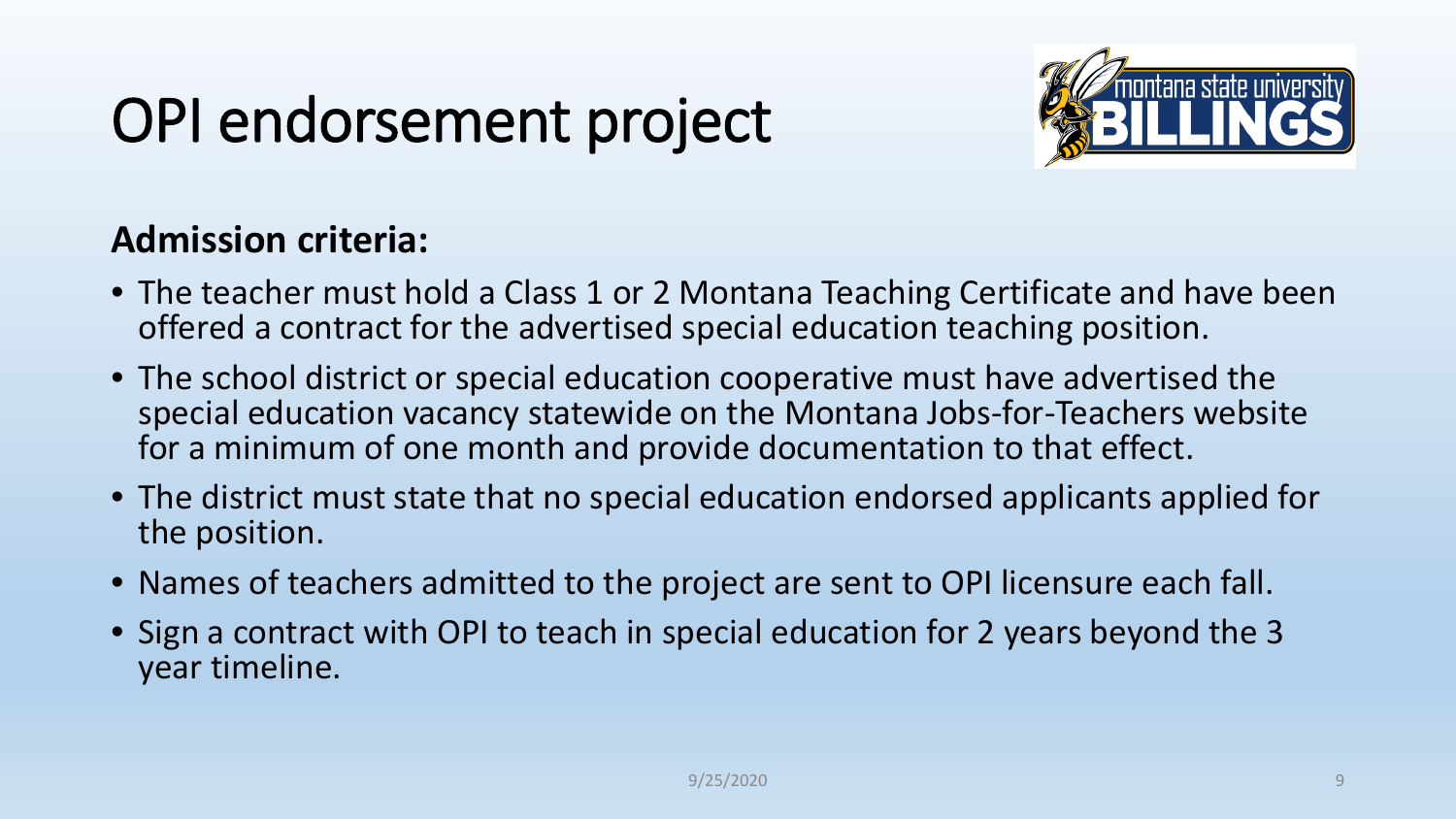#### OPI endorsement project



#### **2020-2021 school year**

#### **36 Teachers currently in the project:**

First year 13 teachers

5 of these teachers have had no previous teaching experience or less than 6 months experience

3 have between 2-5 years teaching experience

5 have 7+ years of teaching experience

Second year 15 teachers

Third year 8 teachers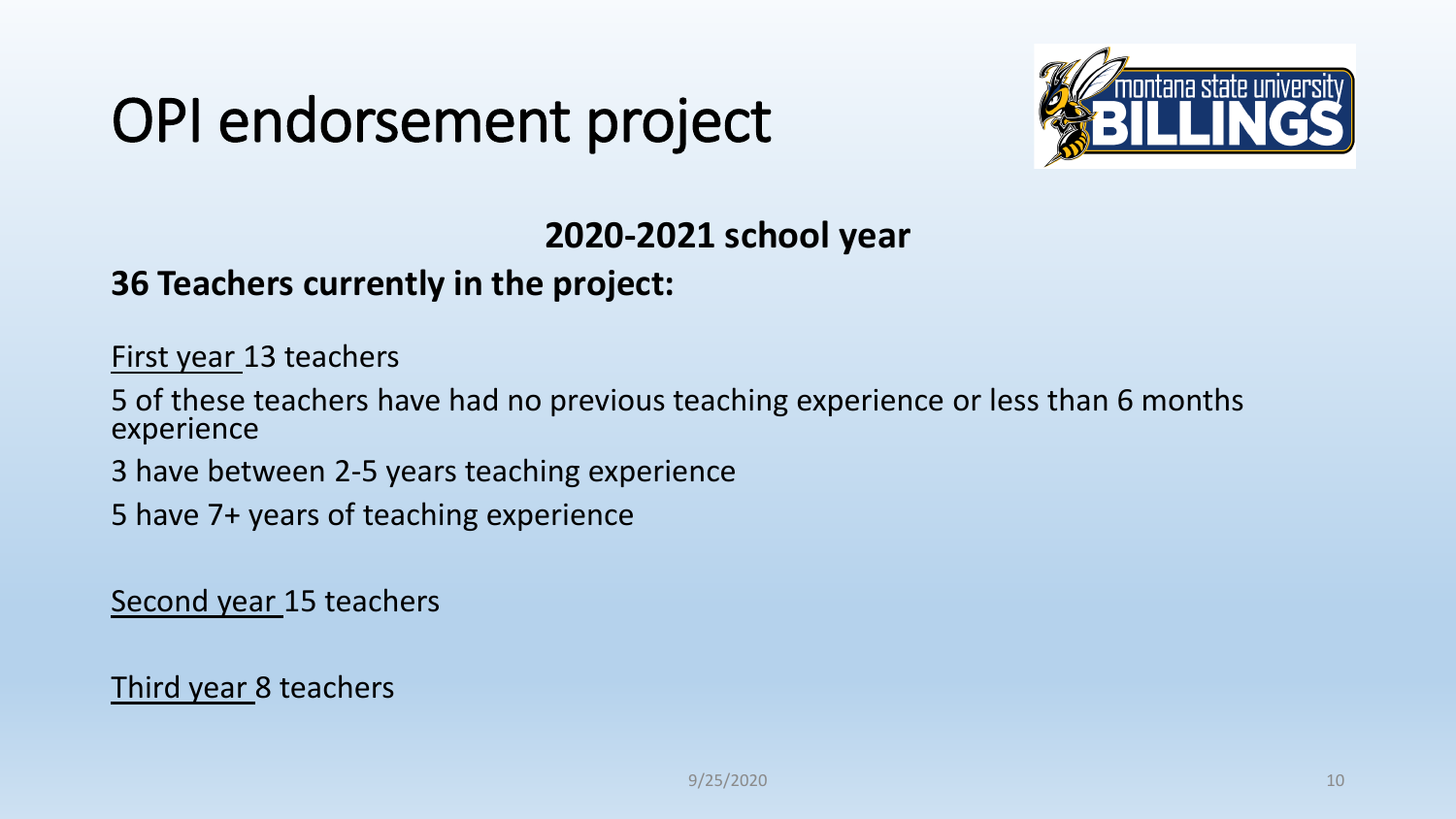### Teachers in the project 2009-2020





 $9/25/2020$  and  $11$